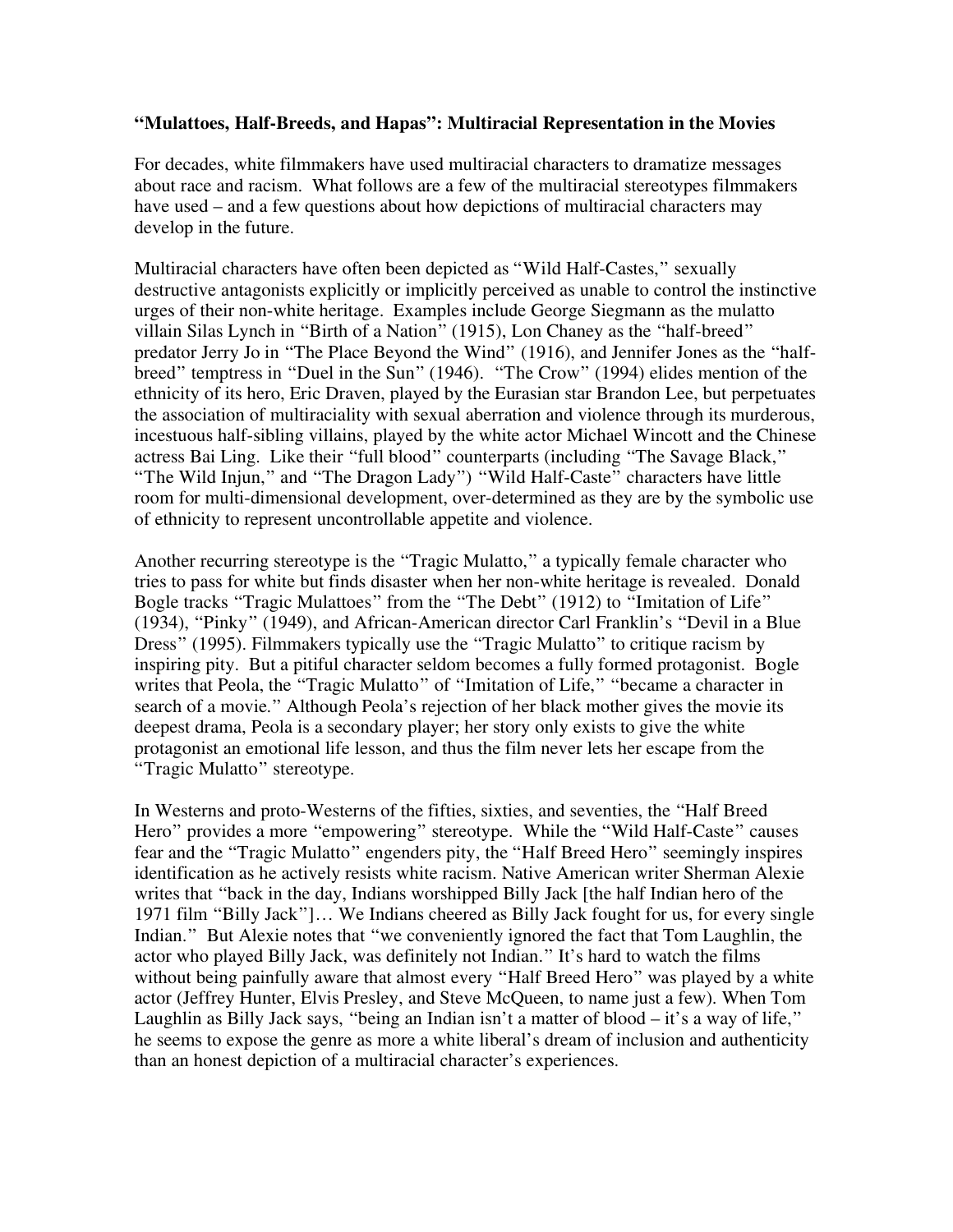In the films we've considered, (primarily) white directors seem to use multiracial characters instrumentally to convey messages based explicitly on race. But in recent years, multiracial Asian, or Hapa, characters have appeared in films which, on the surface at least, have little to do with race – for example, science fiction movies like "The Adventures of Buckaroo Banzai" (1984), "The Matrix" (1999), and "Final Fantasy: The Spirits Within" (2001). Meanwhile, multiracial filmmakers like Kip Fulbeck and Eric Byler are depicting multiracial characters in their own work.

These developments beg a number of questions, including:

Do/will self-identified multiracial filmmakers depict multiracial characters differently?

Does the inclusion of multiracial characters into a narrative inevitably introduce a racial message or subtext?

Is it possible to depict characters who "just happen to be" multiracial? What would such an undertaking look like? Should it even be an objective?

Can multiraciality be seen or used as a symbol for the absence of race or racism? What are the ramifications of this kind of thinking?

How does the telling of narratives about multiracial characters by non-multiracial filmmakers affect viewers and communities of color?

How does the telling of narratives about multiracial characters by multiracial filmmakers affect viewers and communities of color?

*Greg Pak is an award-winning filmmaker, the editor of AsianAmericanFilm.com, and a self-described hapa of Korean and white descent.* 

Texts:

John C. Mirsalis, "The Place Beyond the Winds" synopsis http://members.aol.com/chaneyfan/84.htm

Donald Bogle, "Toms, Coons, Mulattoes, Mammies, & Bucks," Continuum, Fourth Edition, 2002.

Sherman Alexie, "I Hated Tonto (Still Do)" http://www.fallsapart.com/tonto.html

Eric Byler, "Race, Sex and the 'Charlotte Sometimes' Controversy" http://imdiversity.com/article\_detail.asp?Article\_ID=18652

Films: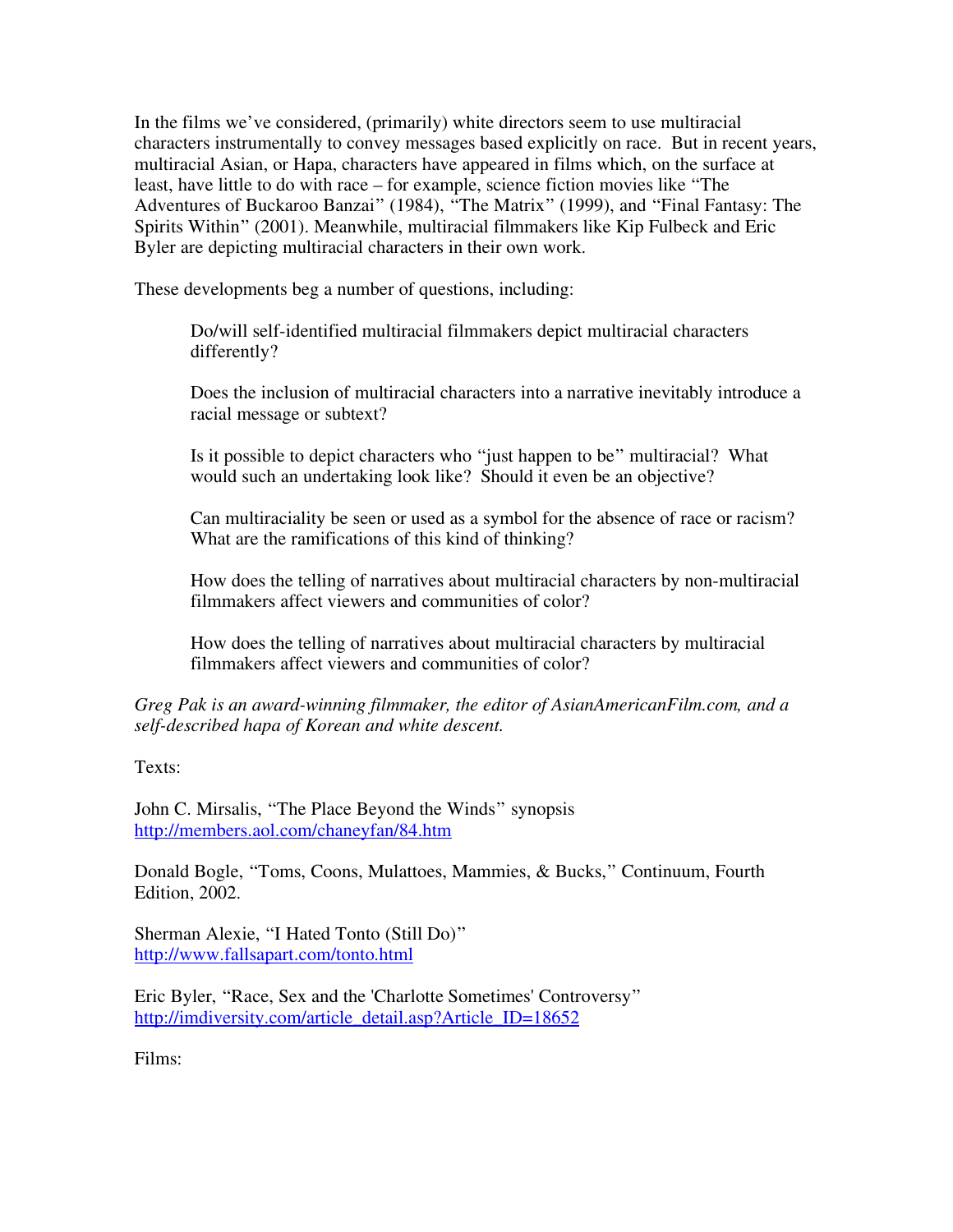"The Birth of a Nation," directed by D.W. Griffith, David W. Griffith Corp. and Epoch Producing Corp. (1915). http://www.imdb.com/Title?0004972

"The Place Beyond the Wind," directed by Joseph De Grasse, Red Feather Photoplays (1916). http://imdb.com/Title?0007188

"Duel in the Sun," directed by King Vidor, Selznick Pictures Corporation and Vanguard Films Production (1946). http://us.imdb.com/Title?0038499

"The Crow," directed by Alex Proyas, Crowvision, Edward R. Pressman Film Corporation, Entertainment Media Investment Corporation, Jeff Most Productions (1994). http://www.imdb.com/Title?0109506

"The Debt," Rex Motion Picture Company (1912). http://us.imdb.com/Title?0120399

"Imitation of Life," directed by John M. Stahl, Universal Pictures (1934). http://us.imdb.com/Title?0025301

"Pinky," directed by Elia Kazan (and John Ford, uncredited),  $20<sup>th</sup>$  Century Fox (1949) http://us.imdb.com/Companies?0041746

"Devil in a Blue Dress," directed by Carl Franklin, Clinica Estetico Ltd., Mundy Lane Entertainment, and TriStar Pictures (1995). http://us.imdb.com/Title?0112857

"Billy Jack," directed by Tom Laughlin, National Student Film Corporation and Warner Bros. (1971). http://us.imdb.com/Title?0066832

"The Adventures of Buckaroo Banzai Across the  $8<sup>th</sup>$  Dimension," directed by W.D. Richter, Sherwood (1984) http://us.imdb.com/Title?0086856

"The Matrix," directed by Andy Wachowski and Larry Wachowski, Groucho II Film Partnership, Silver Pictures, and Village Roadshow Productions (1999). http://us.imdb.com/Title?0133093

"Final Fantasy: The Spirits Within," directed by Hironobu Sakaguchi and Moto Sakakibara, Chris Lee Productions and Square Co. Ltd. (2001). http://www.imdb.com/Title?0173840

"Charlotte Sometimes," directed by Eric Byler, Vision Box Pictures (2002). http://us.imdb.com/Title?0284478